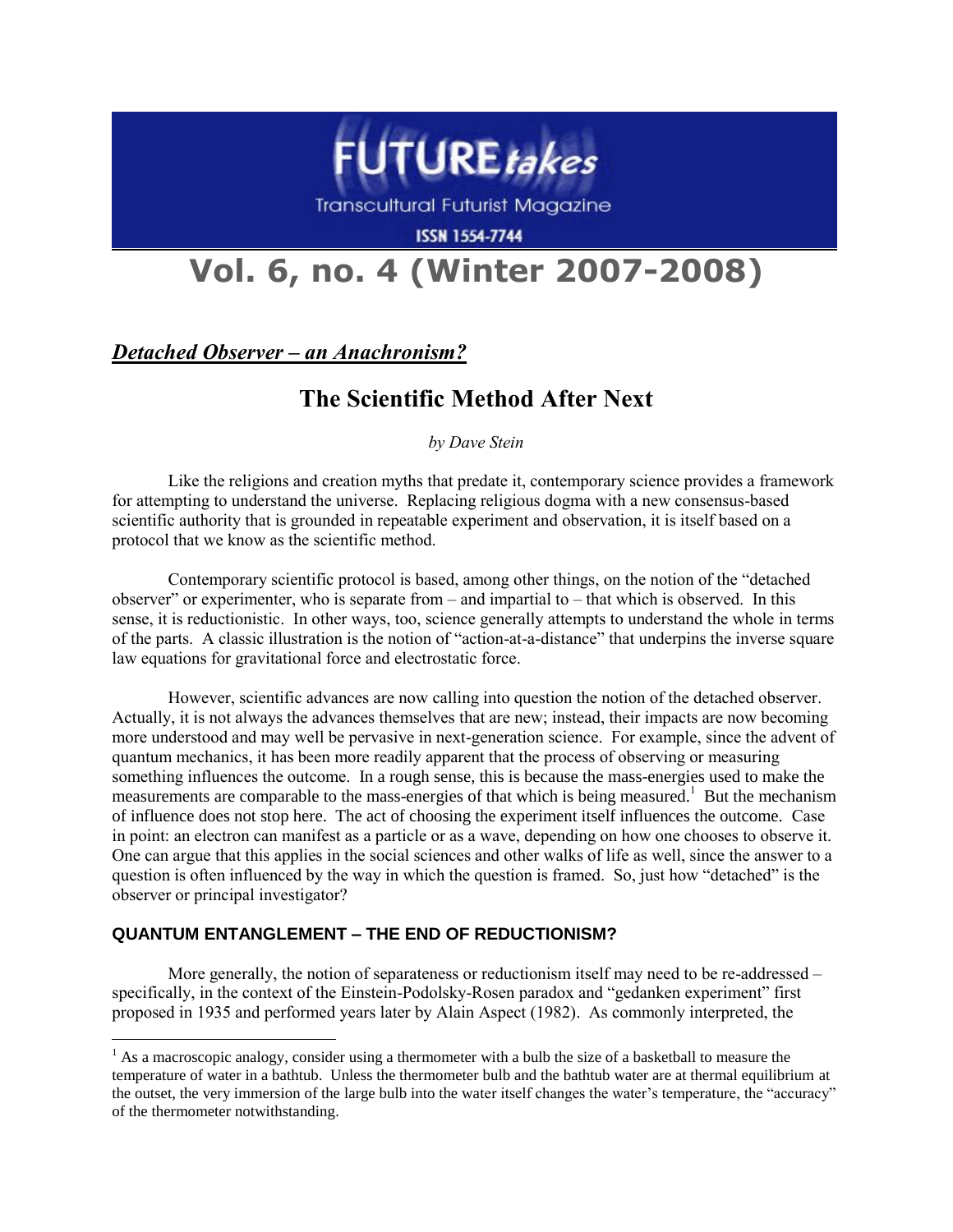results of this experiment challenge the reductionistic notion of "action-at-a-distance," as this would require a superluminal signal that violates special relativity. Instead, the results suggest an interconnectedness or "quantum entanglement" that seemingly permits "instantaneous communication" among the particles involved without requiring the forbidden superluminal signal. But the term "communication" (as commonly understood) is a misnomer, and if the particles involved in the experiment are indeed quantum entangled, then how "separate" are they? To a number of physicists, the results of this experiment point to a larger "system" whose properties depend on its entirety and are beyond analysis in terms of its components. If so, how scalable is this notion of larger system, and with what implications to reductionist-based scientific frameworks?

#### **THIS FAR – AND NO FURTHER**

Compounding this challenge are the limitations inherent in science and mathematics, and now perhaps even in their foundational deductive logic – limitations that scientists themselves have been among the first to acknowledge. They have long known that science, itself a means to understand the universe, at best only describes and predicts; it does not "explain" except in terms of consistency with other accepted observations and facts. At some point, it rests on fundamental axioms and postulates that are beyond deductive proof and accepted "on faith." To many who ponder this matter, it is self-evident. However, fundamental limits to axiomatic mathematical systems and deductive reasoning are captured in Gödel's theorem. According to mathematician Kurt Gödel, the consistency of a finite mathematical system is provable only at a level external to itself, and this in turn argues against the completeness of the system.<sup>2</sup> This inherently limits what can be known or expressed in terms of a finite system of axioms. Thus, at some point, it's back to "faith" again. In this sense, science differs from religion only in the level of consensus involved.

Today, however, science is now "proving" its own limitations with new discoveries and continual reinterpretations of old ones – even going back as far as Thomas Young's double slit experiment in 1802 and the notion of counterfactuality<sup>3</sup> that emerged from it, a notion with possible implications to logic and to scientific experimentation. For its part, the Heisenberg uncertainty principle<sup>4</sup> supports the contention by some physicists that uncertainty and inconsistency are basic to nature and that beyond a certain point, nature is unknowable in the objective scientific sense. If true, this has profound implications for the predictive capability of science.

Now throw in quantum logic, in which the "law of the excluded middle" (i.e., that everything must be "true" or "false") no longer rigorously applies. Taken to the extreme, this challenges the notion of binary "either-or" thinking.

#### **THE SOCIAL AND CULTURAL CONFLUENCE**

 $\overline{a}$ 

 $2^{2}$  (Actually, this is one of his theorems.) In 1931, mathematician Kurt Gödel proved that no axiomatic mathematical system can prove its own consistency and completeness through deductive reasoning. In fact, it has been argued that paradoxes or pseudo-paradoxes – for example, the legendary barber who shaves himself "if and only if he does *not* shave himself<sup>"</sup> – are inevitable consequences of finite axiomatic systems.

<sup>3</sup> Counterfactuality can be regarded as the effect, on an observable outcome, *of the mere existence or potentiality* of an alternative that did not actually occur. Macroscopic analogy – imagine that you are driving from point A to point B and can choose from among several possible routes. Even if your vehicle is the only one on the road at the time (such that traffic volume is not a factor), the existence of routes that you do not choose influences your experience of the route that you do choose! The implications of the double slit experiment, and of the more elaborate experiments that followed it, continue to be subjects of study.

<sup>4</sup> The Heisenberg uncertainty principle prohibits *simultaneous* knowledge of two *conjugate* quantities – e.g., position and momentum (mass multiplied by velocity) for the same coordinate – with arbitrary precision.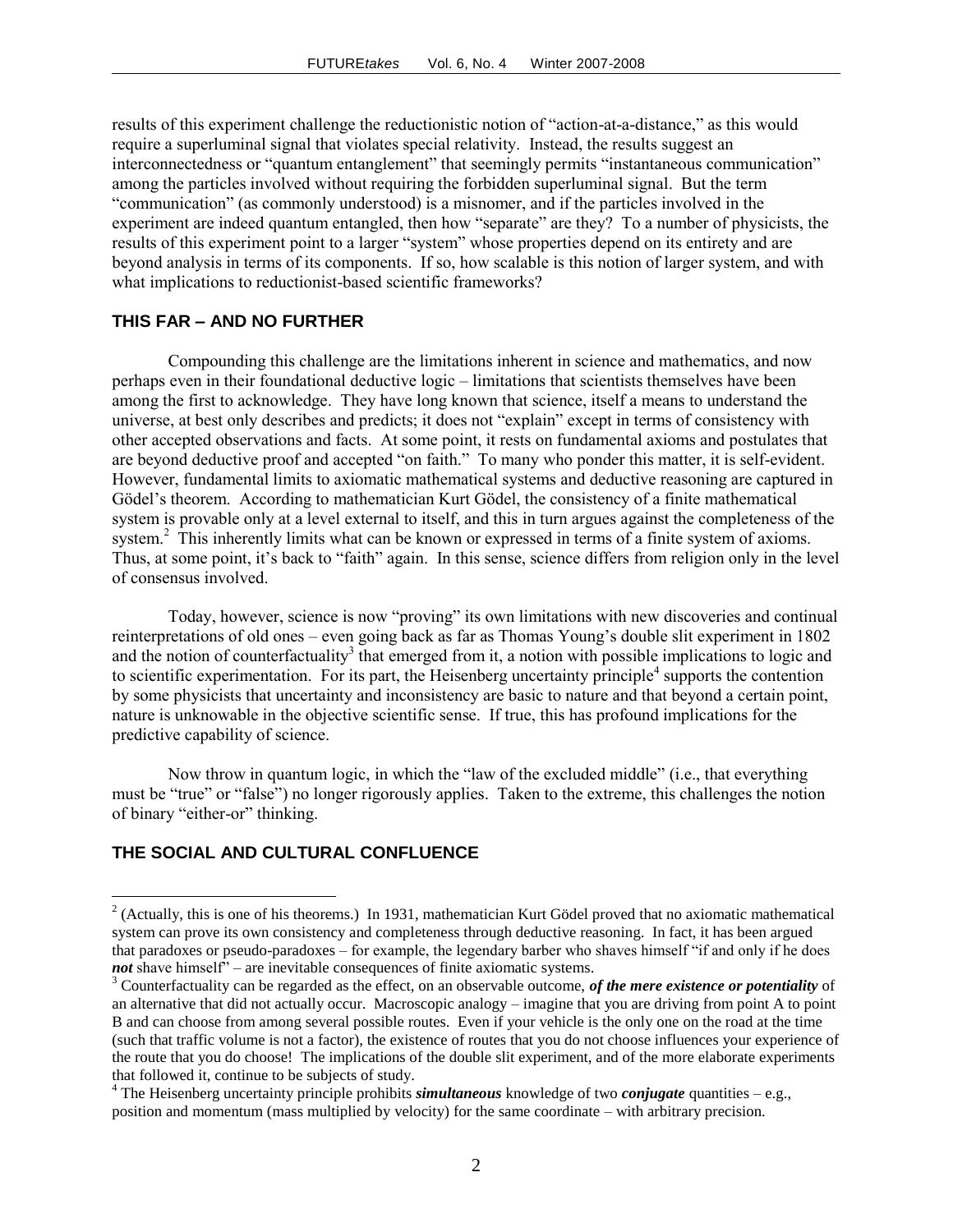Although the limitations of detachment, reductionism, and science itself may herald profound changes in the scientific method (albeit not immediately), social and cultural factors may well magnify the impacts of these limitations. With the increased interaction among the cultures of the world – for example, via travel, communications, commerce, and education (including self-development) – there is an increased cross-flow of ideas, philosophies, and perspectives among peoples, cultures, and regions. In comparison with cultures generally characterized as "Western," Asian cultures are generally more holistic and less reductionistic in their approach to nearly everything including philosophy, religion, medicine, business relationships, and even warfare. This is underscored by the fact that in contrast with the individualism that characterizes the United States and parts of Europe, Asian cultures tend to be more group and personal relationship oriented. A confluence of Asian cultural influences and advances in particle physics may pave the way for a scientific method that is less reductionistic than the present one, and in fact the term "particle" itself has a reductionistic connotation.

Futures studies and the organizations that enable and support them might well be a third player in this confluence. By their very nature, futures studies are holistic and interdisciplinary as they examine the cross-cutting implications of technology advances, social trends, and policy decisions.

Another impetus is the continual quest for answers, for understanding – and with it, increased interest in personal experience. Although many regard science as a rebellion against religious dogma and the authority of religious establishments, it substituted its own authority, scientific consensus, for the authority that it sought to supplant. In doing this, it has tended to marginalize and even repress the role of personal experience, especially experience that cannot be replicated under controlled conditions. Like many religions, especially the "revealed religions," contemporary science is consensus-based. However, in the coming years, it is reasonable to expect increased interest in personal experience at the individual level, especially as people seek answers that are seemingly beyond both contemporary science and mainstream religion.

This does not necessarily herald a return to creation myths that "explain" that which is beyond objective knowledge, to be experienced only at the personal or subjective level. Interestingly, however, physicists as eminent as Stephen Hawking have suggested that a thorough understanding of the "Big Bang," the modern scientific counterpart to ancient creation myths, might be forever beyond our reach. Once again, "this far and no further." Meanwhile, the anthropic principle<sup>5</sup> reverberates, in essence reminding us that it is not only our choices of what to measure or observe that limit us; indeed, the universe cannot be known to us in a scientific sense independently of human measurements or observations. This again begs the question, albeit at an even more fundamental level that is beyond our present purposes, "What is a detached observer?"

#### **NOT THE FINAL FRONTIER**

 $\overline{a}$ 

In the meantime, science marches ever forward, joining forces with other fields of study in ways that sometimes lead to new areas of investigation. Case in point: research on "physics of consciousness," where one can envision that the role of personal experience will only be magnified. This may present an interesting dilemma for peer-reviewed journals (already facing other challenges) – as such journals are grounded in "objective," consensus-based science and repeatable results, and generally they are not designed to accommodate anecdotal evidence, at least not outside of large statistically-significant population samples.

One can even be sure that there will be scientific advances that are not yet envisioned. Like many scientific laws and findings before them, the Heisenberg uncertainty principle, quantum logic,

 $<sup>5</sup>$  As often expressed, "The universe is as it is, because otherwise we would not be here to notice."</sup>